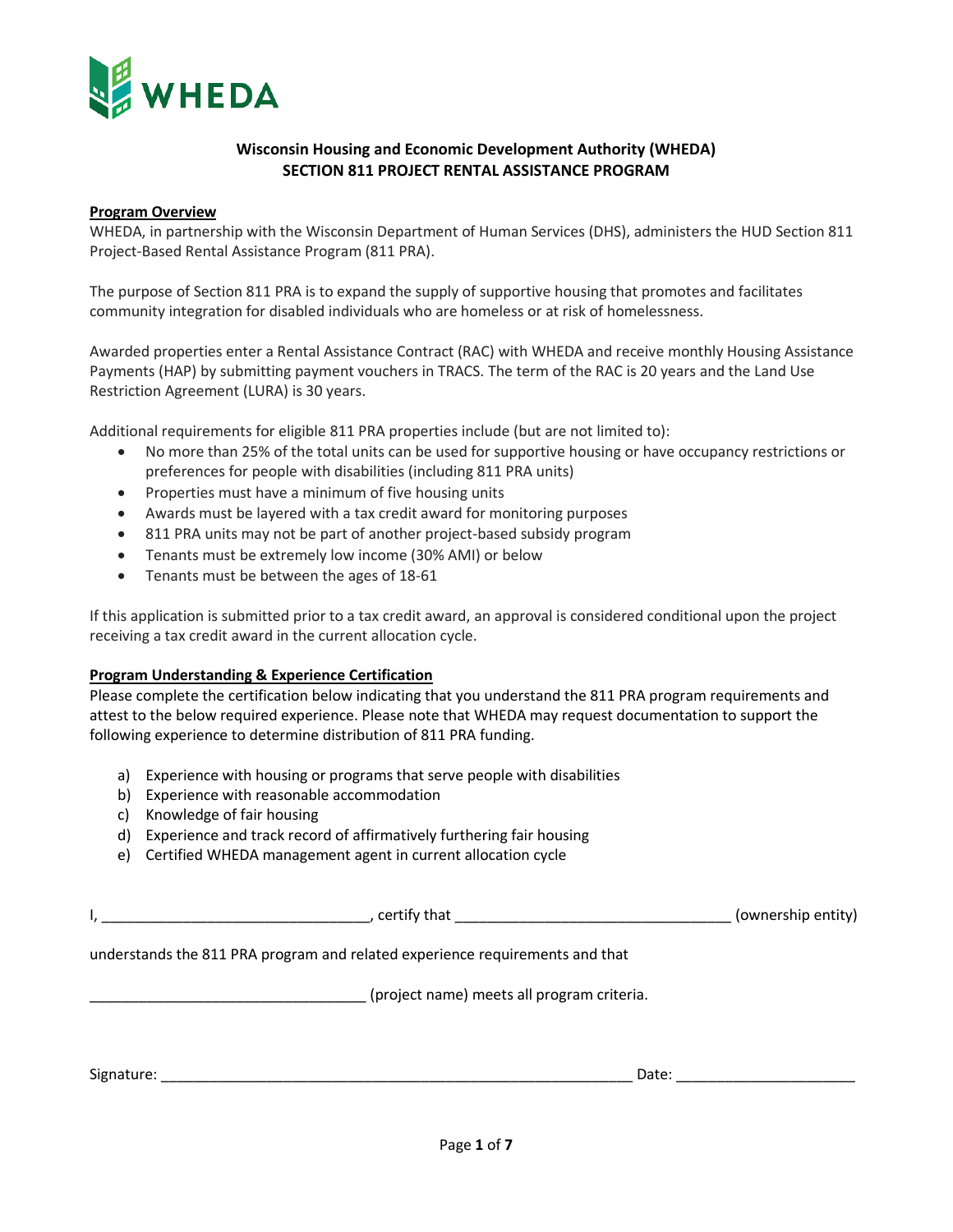

## **APPLICATION FOR SECTION 811 PROJECT RENTAL ASSISTANCE**

A separate application is required for each site/project in which 811 PRA funding is sought. If the project is a scattered site, one application may be submitted if all addresses are identified clearly.

**FEE:** A fee of \$250.00 must be provided with each application. This fee does not guarantee PRA 811 funding.

| <b>Ownership Entity Name:</b>        |                                                                                                                 |  |
|--------------------------------------|-----------------------------------------------------------------------------------------------------------------|--|
| <b>Project Name:</b>                 |                                                                                                                 |  |
|                                      | Tax credit/loan # (if applicable): The state of the state of the state of the state of the state of the state o |  |
| <b>Unit/Project Information</b>      |                                                                                                                 |  |
|                                      | a) The units for which 811 PRA funding is requested are: $\Box$ existing vacant units                           |  |
|                                      | $\Box$ already under renovation/construction                                                                    |  |
|                                      | $\Box$ to be renovated                                                                                          |  |
|                                      | $\Box$ not yet under construction/to be built                                                                   |  |
| b) Date of original construction: OR |                                                                                                                 |  |
|                                      | Proposed date of project completion (i.e., date units will be ready for occupancy):                             |  |

- c) Number of proposed 811 PRA units: \_\_\_\_\_\_ Total number of units in the project: \_\_\_\_\_\_
- d) Project Address(es):

If all units are in one building, list building address once but include unit numbers, if known. If more than one building, specify address(s) for **each** building.

| Building # | Complete Building Address(es)<br>street, unit number(s), town/city, state, ZIP: | Bedroom<br><b>Size</b> | # of proposed<br>811 PRA units |
|------------|---------------------------------------------------------------------------------|------------------------|--------------------------------|
|            |                                                                                 |                        |                                |
|            |                                                                                 |                        |                                |
|            |                                                                                 |                        |                                |
|            |                                                                                 |                        |                                |
|            |                                                                                 |                        |                                |
|            |                                                                                 |                        |                                |
|            |                                                                                 |                        |                                |
|            |                                                                                 |                        |                                |

- e) Intended Resident Population (check all that apply):
	- $\Box$  Elderly (62 years and over)
	- $\Box$  Persons receiving supportive services, other than 811 PRA
	- □ Families
	- ☐ Disabled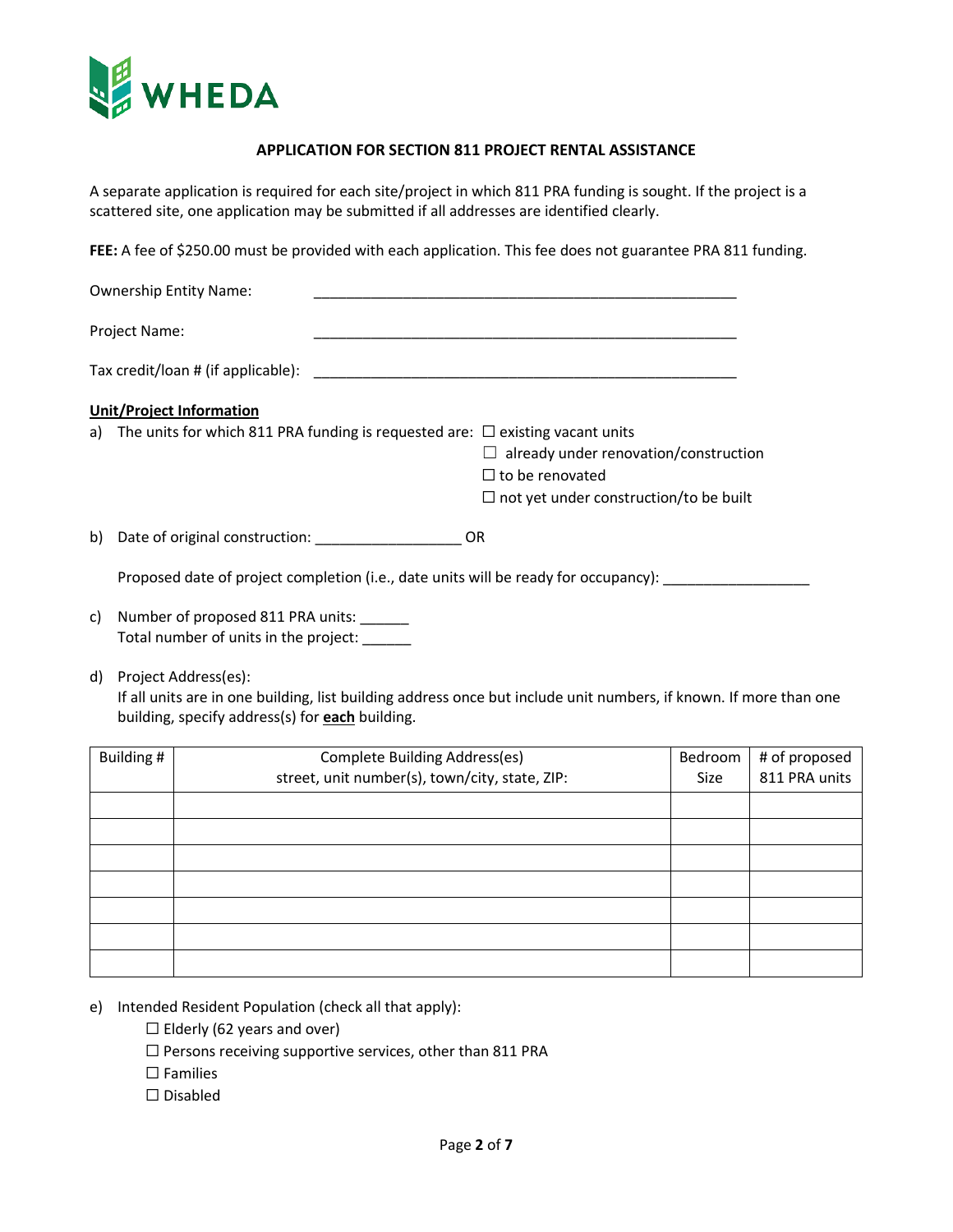

- f) Indicate below if any other units within the proposed project have another form of assistance.
	- ☐ Low-Income Housing Tax Credits
	- ☐ Section 236 Rental Housing Program
	- □ 221d FHA Insurance Program for Multifamily or Cooperative Housing
	- ☐ Section 202 Supportive Housing for the Elderly
	- ☐ Section 811 Supportive Housing for Disabled Persons
	- ☐ HOME Investment Partnership Program
	- $\Box$  Housing Stabilization Funds
	- ☐ Community Development Block Grant funds
	- ☐ HUD-insured or co-insured mortgages
	- $\Box$  Federal Home Loan Bank housing program funds
	- ☐ Tenant-based or Project-based Section 8 Housing Choice Vouchers
	- ☐ Farmers Home Administration
	- □ Transitional Assistance Program
	- □ Rapid Rehousing Program
	- ☐ Rental Housing Assistance Support Service
	- ☐ Wisconsin Housing Trust Fund
	- $\Box$  Other federal, state, or local subsidized housing assistance:
- g) How many units of the total requested for 811 PRA assistance are accessible (describe number and type of accessible features)?

| Number | <b>Accessible Features</b> |  |  |  |
|--------|----------------------------|--|--|--|
|        |                            |  |  |  |
|        |                            |  |  |  |
|        |                            |  |  |  |
|        |                            |  |  |  |
|        |                            |  |  |  |

## h) Current/Proposed Rents

Indicate rents for all units in the project (including non-assisted units) by unit size and unit assistance type (i.e., 811 PRA, market rate, 30%-80% AMI, etc.)

| <b>Identify Building</b><br>or Units | Unit Size<br>(0 for Studio, 1 for<br>1 Bedroom, etc.) | Unit Assistance<br>Type | Current Rent, if<br>applicable | <b>Requested Rent</b> |
|--------------------------------------|-------------------------------------------------------|-------------------------|--------------------------------|-----------------------|
|                                      |                                                       |                         |                                |                       |
|                                      |                                                       |                         |                                |                       |
|                                      |                                                       |                         |                                |                       |
|                                      |                                                       |                         |                                |                       |
|                                      |                                                       |                         |                                |                       |
|                                      |                                                       |                         |                                |                       |
|                                      |                                                       |                         |                                |                       |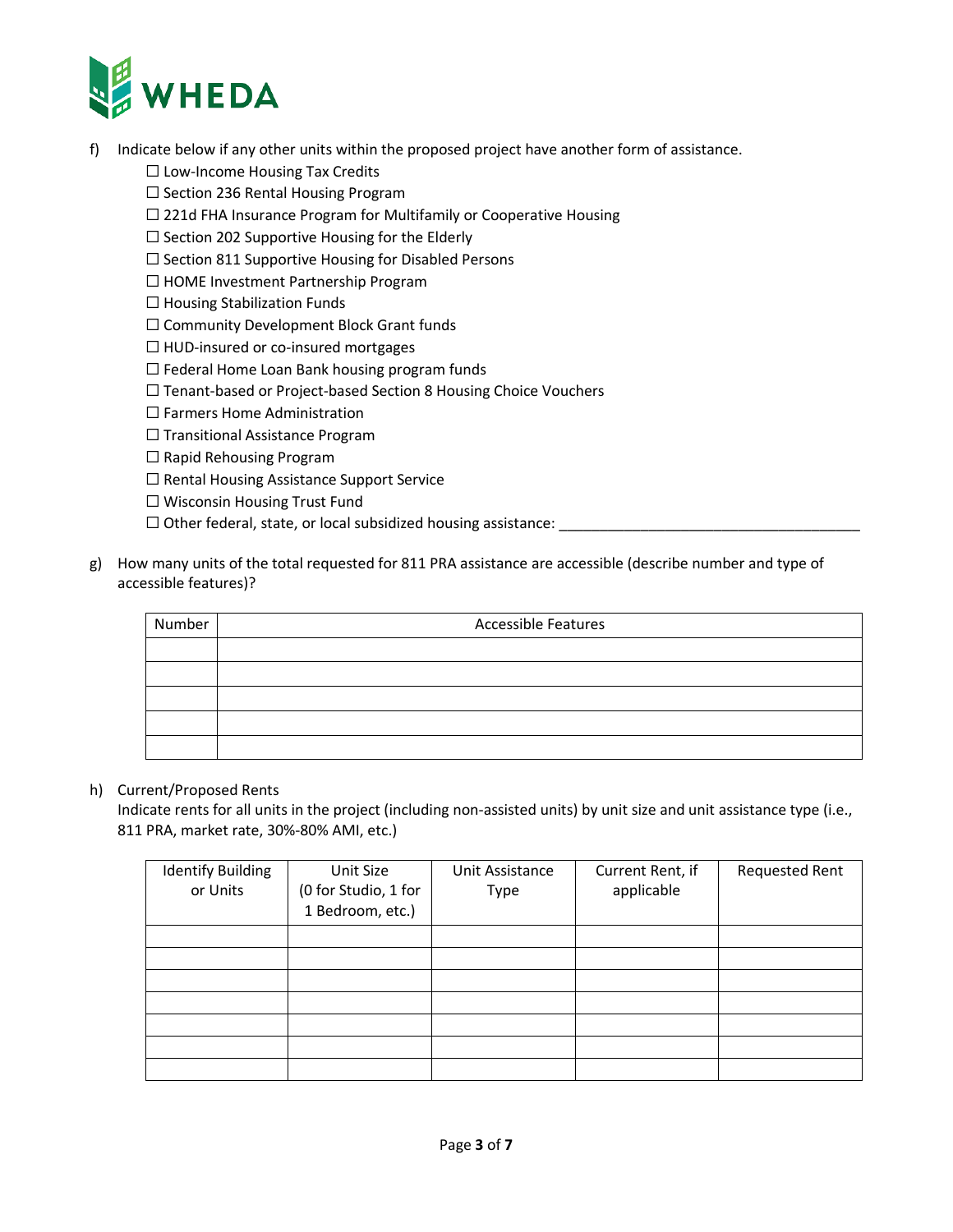

Statement of services, maintenance, equipment, and utilities provided by the Owner:

(1) Services and Maintenance

| (2) Equipment: |
|----------------|
| (3) Utilities: |

#### **Threshold Point Scoring**

The following criteria will determine points awarded for each application. To be considered, the project must meet all requirements as outlined above and **a minimum threshold of 8 points**. Applications will be reviewed within 15 days of receipt. Applications received and evaluated within the same timeframe may be prioritized based on highest point totals. WHEDA reserves the right to approve or deny applications based on availability of funding, feasibility of the project, and other project considerations.

1) Do you have a Memorandum of Understanding (MOU) with a service provider?  $\Box$  Yes  $\Box$  No (Y - 2 points)

If yes, provide name of service provider and submit the MOU with your application, if available. If an MOU is not yet available, you will be required to provide a copy to WHEDA prior to execution of a RAC.

\_\_\_\_\_\_\_\_\_\_\_\_\_\_\_\_\_\_\_\_\_\_\_\_\_\_\_\_\_\_\_\_\_\_\_\_\_\_\_\_\_\_\_\_\_\_\_\_\_\_\_\_\_\_\_\_\_\_\_\_\_\_\_\_\_\_\_\_\_\_\_\_\_\_\_\_\_\_\_\_\_\_\_\_\_\_\_\_\_

\_\_\_\_\_\_\_\_\_\_\_\_\_\_\_\_\_\_\_\_\_\_\_\_\_\_\_\_\_\_\_\_\_\_\_\_\_\_\_\_\_\_\_\_\_\_\_\_\_\_\_\_\_\_\_\_\_\_\_\_\_\_\_\_\_\_\_\_\_\_\_\_\_\_\_\_\_\_\_\_\_\_\_\_\_\_\_\_\_

\_\_\_\_\_\_\_\_\_\_\_\_\_\_\_\_\_\_\_\_\_\_\_\_\_\_\_\_\_\_\_\_\_\_\_\_\_\_\_\_\_\_\_\_\_\_\_\_\_\_\_\_\_\_\_\_\_\_\_\_\_\_\_\_\_\_\_\_\_\_\_\_\_\_\_\_\_\_\_\_\_\_\_\_\_\_\_\_\_

2) Will supportive services be offered on-site?  $\Box$  Yes  $\Box$  No (Y – 2 points)

If yes, describe below and attach supporting documentation.

3) Does the management company this property will utilize have experience in the 811 PRA Program?  $\Box$  Yes  $\Box$  No (Y - 2 points)

If yes, indicate experience and attach supporting documentation.

4) 811 PRA tenants must qualify at or below extremely low income (30% AMI). The property may elect HAP rental reimbursement for up to 60% AMI rent or Fair Market Rent (FMR), whichever is lower. To utilize 811 PRA funding on as may projects as possible, applications will be awarded more points for rent levels below 60% AMI. Please indicate the number of units at each rent level below 60% AMI.

| 30% AMI Rent (3 points/unit) | # of units: |
|------------------------------|-------------|
| 40% AMI Rent (2 points/unit) | # of units: |
| 50% AMI Rent (1 point/unit)  | # of units: |

**Self-score total points (8 points minimum threshold)** \_\_\_\_\_\_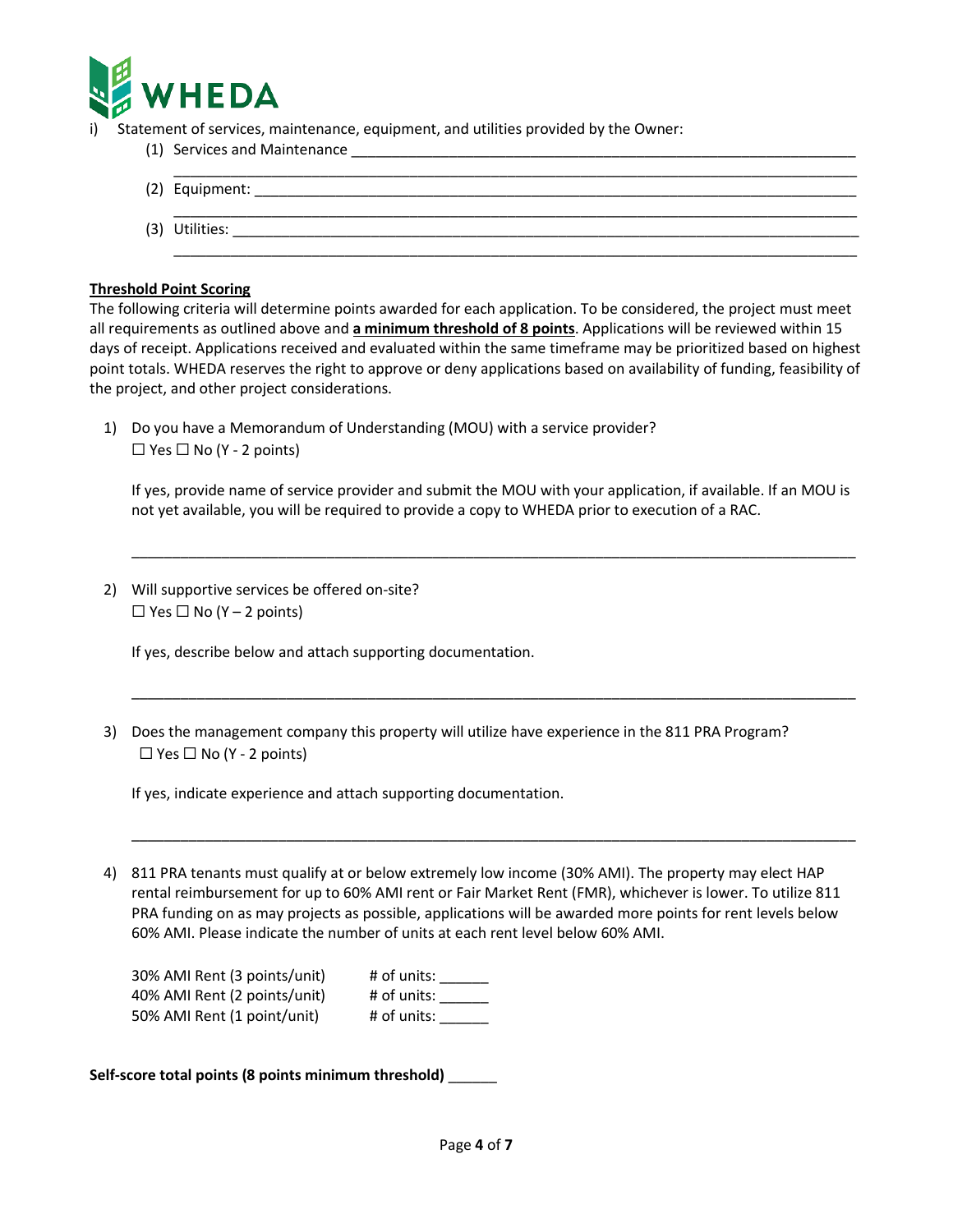

I, \_\_\_\_\_\_\_\_\_\_\_\_\_\_\_\_\_\_\_\_\_\_\_\_\_\_\_\_\_\_\_\_\_\_\_\_\_\_ (ownership name), attest and certify that all the information herein contained is true and accurate to the best of my knowledge. I certify that the units proposed for 811 PRA are vacant and that I am not displacing any existing tenant to qualify for this program. I understand and agree to abide by the 811 PRA program requirements to select eligible tenants for vacant units from referrals made to me by WHEDA/DHS. I certify that neither I, nor my partners, are on the U.S General Services Administration list of parties excluded from Federal procurement and non-procurement programs. I agree to provide information concerning any participant/principal who is not known at the time of this submission to WHEDA as soon as the principal is known. I further certify that there is no conflict of interest by owner or any of these parties that would be a violation of the 811 PRA Contract.

| Ownership Signature  |                  |  | Date |
|----------------------|------------------|--|------|
| Name & Title         |                  |  |      |
| <b>Contact Name:</b> |                  |  |      |
|                      |                  |  |      |
| Email Address:       |                  |  |      |
| <b>Print Form</b>    | <b>Save Form</b> |  |      |

**NOTE:** This is the end of the WHEDA 811 PRA application. If the project is awarded 811 PRA funding, Exhibits 1 & 2 on the following pages will be required before the execution of a RAC.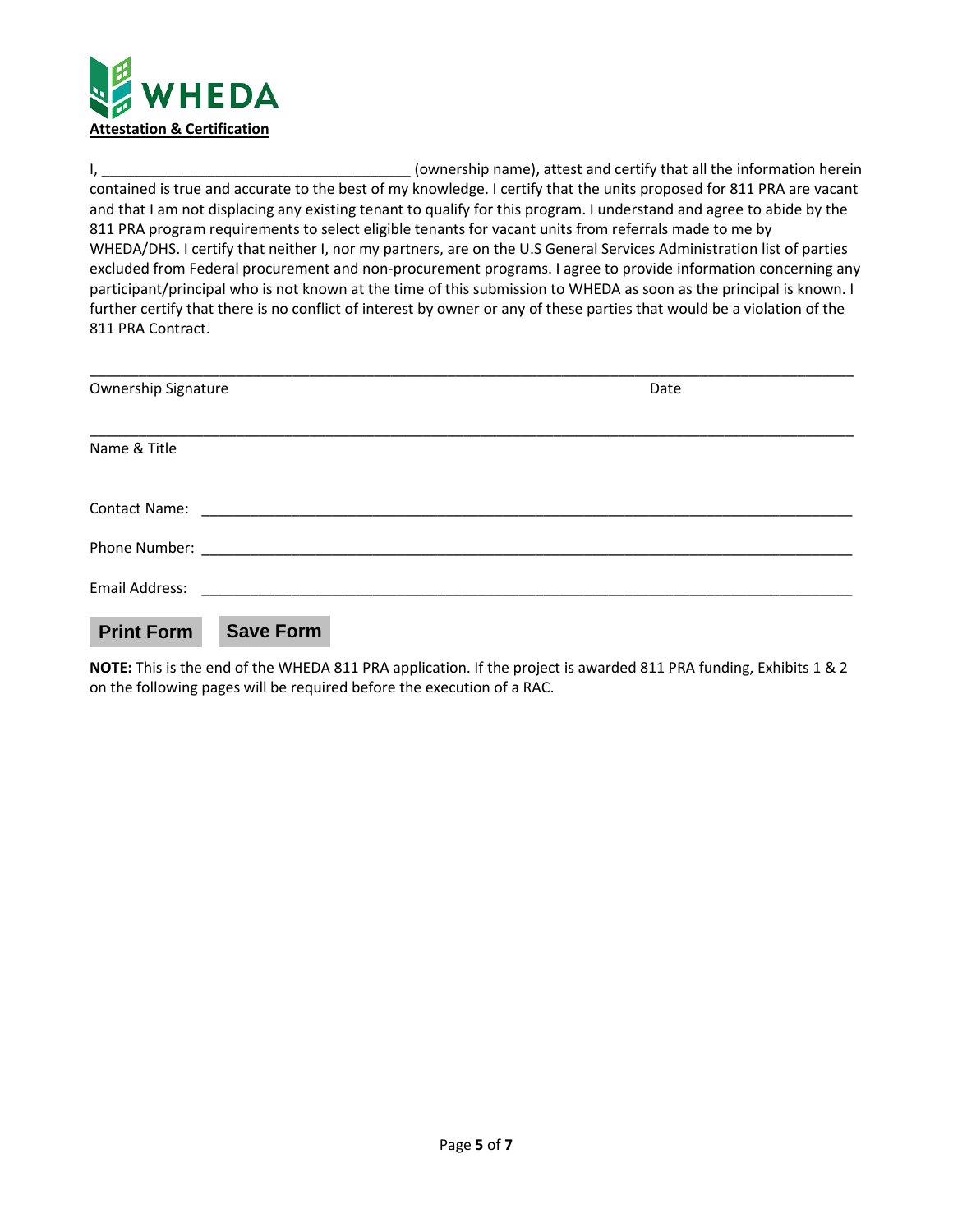

# **Exhibit 1: iREMS Record Information**

To be completed prior to execution of a RAC.

This Exhibit shows the additional fields that will be inputted into the project's iREMS record.

| I. |    | <b>Owner Information</b>                                                         |                       |  |                                       |  |                                                                                                                                                                                                                                |                                                                                  |  |
|----|----|----------------------------------------------------------------------------------|-----------------------|--|---------------------------------------|--|--------------------------------------------------------------------------------------------------------------------------------------------------------------------------------------------------------------------------------|----------------------------------------------------------------------------------|--|
|    |    | а.                                                                               |                       |  |                                       |  |                                                                                                                                                                                                                                |                                                                                  |  |
|    |    |                                                                                  |                       |  |                                       |  |                                                                                                                                                                                                                                |                                                                                  |  |
|    |    | c. Owner Legal Structure (e.g., Limited Partnership): __________________________ |                       |  |                                       |  |                                                                                                                                                                                                                                |                                                                                  |  |
|    |    |                                                                                  |                       |  |                                       |  |                                                                                                                                                                                                                                | d. Mortgagor Type (e.g., Non-Profit, Profit Motivated): ________________________ |  |
|    | e. | <b>Owner Contact Information:</b>                                                |                       |  |                                       |  |                                                                                                                                                                                                                                |                                                                                  |  |
|    |    |                                                                                  |                       |  |                                       |  |                                                                                                                                                                                                                                |                                                                                  |  |
|    |    | i.                                                                               |                       |  |                                       |  |                                                                                                                                                                                                                                | Mailing Address: Mailing Address: Mailing Address: Mailing Address: Mail 2014    |  |
|    |    |                                                                                  |                       |  |                                       |  |                                                                                                                                                                                                                                |                                                                                  |  |
|    |    |                                                                                  |                       |  |                                       |  |                                                                                                                                                                                                                                |                                                                                  |  |
|    |    |                                                                                  |                       |  |                                       |  |                                                                                                                                                                                                                                |                                                                                  |  |
| Ш. |    | Management Agent Information                                                     |                       |  |                                       |  |                                                                                                                                                                                                                                |                                                                                  |  |
|    | а. |                                                                                  |                       |  |                                       |  |                                                                                                                                                                                                                                |                                                                                  |  |
|    | b. |                                                                                  |                       |  |                                       |  |                                                                                                                                                                                                                                |                                                                                  |  |
|    | C. |                                                                                  |                       |  |                                       |  |                                                                                                                                                                                                                                |                                                                                  |  |
|    | d. |                                                                                  |                       |  |                                       |  |                                                                                                                                                                                                                                |                                                                                  |  |
|    |    | Management Agent Certification: $\Box$ Yes $\Box$ No<br>e.                       |                       |  |                                       |  |                                                                                                                                                                                                                                |                                                                                  |  |
|    |    | f.<br>Management Agent Contact Information                                       |                       |  |                                       |  |                                                                                                                                                                                                                                |                                                                                  |  |
|    |    |                                                                                  |                       |  |                                       |  |                                                                                                                                                                                                                                |                                                                                  |  |
|    |    |                                                                                  |                       |  |                                       |  |                                                                                                                                                                                                                                |                                                                                  |  |
|    |    |                                                                                  |                       |  |                                       |  |                                                                                                                                                                                                                                |                                                                                  |  |
|    |    |                                                                                  |                       |  |                                       |  |                                                                                                                                                                                                                                |                                                                                  |  |
|    |    |                                                                                  |                       |  |                                       |  |                                                                                                                                                                                                                                |                                                                                  |  |
| Ш. |    | Property Information                                                             |                       |  |                                       |  |                                                                                                                                                                                                                                |                                                                                  |  |
|    |    | а. –                                                                             | <b>Building Type:</b> |  |                                       |  |                                                                                                                                                                                                                                |                                                                                  |  |
|    |    |                                                                                  |                       |  | $\Box$ Row $\Box$ Townhouse           |  | $\Box$ Detached                                                                                                                                                                                                                | $\Box$ Semi-Detached                                                             |  |
|    |    |                                                                                  |                       |  | $\Box$ Mid-Rise $\Box$ Walk-up/Garden |  |                                                                                                                                                                                                                                | $\Box$ High-Rise/Elevator                                                        |  |
|    |    | b.                                                                               |                       |  | Building Count (enter numeric value): |  |                                                                                                                                                                                                                                |                                                                                  |  |
|    |    | c.                                                                               |                       |  | Site Manager Contact Information:     |  |                                                                                                                                                                                                                                |                                                                                  |  |
|    |    | i.                                                                               |                       |  |                                       |  |                                                                                                                                                                                                                                |                                                                                  |  |
|    |    | ii.                                                                              |                       |  |                                       |  |                                                                                                                                                                                                                                |                                                                                  |  |
|    |    | iii.                                                                             |                       |  |                                       |  | Phone: Note: The Commission of the Commission of the Commission of the Commission of the Commission of the Commission of the Commission of the Commission of the Commission of the Commission of the Commission of the Commiss |                                                                                  |  |
|    |    | iv.                                                                              |                       |  |                                       |  |                                                                                                                                                                                                                                |                                                                                  |  |
|    |    | V.                                                                               |                       |  |                                       |  |                                                                                                                                                                                                                                |                                                                                  |  |
|    |    |                                                                                  |                       |  |                                       |  |                                                                                                                                                                                                                                |                                                                                  |  |